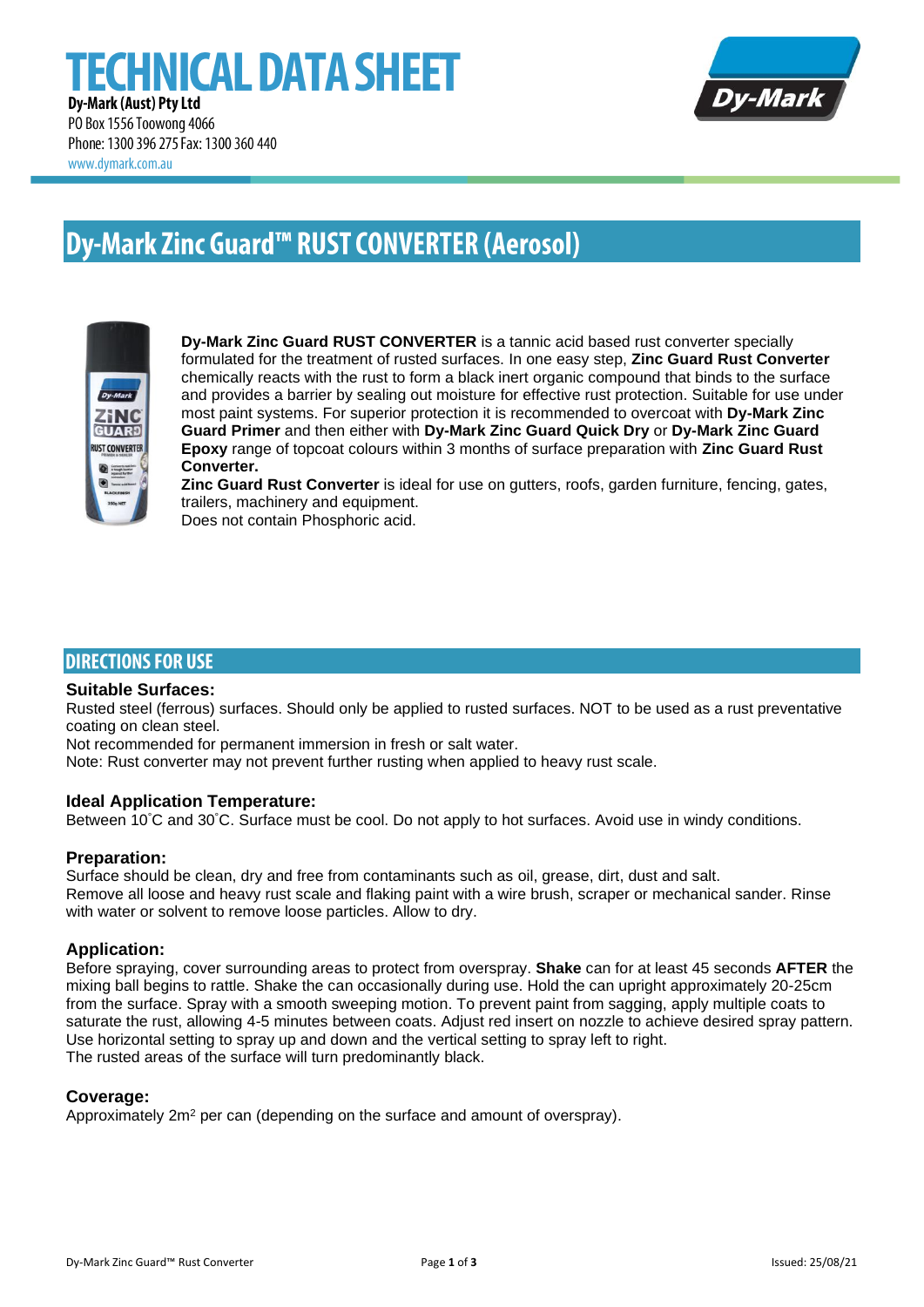# **ECHNICAL DATA SHEET**



Dy-Mark (Aust) Pty Ltd PO Box 1556 Toowong 4066 Phone: 1300 396 275 Fax: 1300 360 440 www.dymark.com.au

# **Drying Time:**

Touch dry in 20 minutes (25°C) Recoat within 1 hour Full dry in 24 hrs

Drying will be slower in cold and humid conditions, in the absence of ventilation or where heavy film build is applied.

## **Overcoating:**

Ensure **Dy-Mark Zinc Guard Rust Converter** is thoroughly dry before applying primers and topcoats.

With single pack paints, (Enamels, modified Alkyds, solvent based Acrylics), allow minimum drying time of 3 hours (25°C) before applying primers and topcoats.

For 2 pack paints, (epoxy, urethane), allow a minimum of 24 hours drying time (25°C) before applying primers and topcoats.

Staining may occur if over coated with light colours. Please use primer.

**Zinc Guard Rust Converter** may be left up to 3 months before priming and topcoating. Do not sand Rust converter. **Do not apply zinc rich primers,** (Dy-Mark Zinc Guard Cold Galavanising Coating), over Zinc Guard Rust converter.

# **After Spraying:**

**Prevent blocking** by holding the can upside down and spraying until only clear gas escapes. Also **wipe spray tip** of nozzle clean. **Clean up** wet paint with Mineral turps or General Purpose thinner.

| <b>TECHNICAL DATA</b>     |                                                    |
|---------------------------|----------------------------------------------------|
| Size:                     | 350g Aerosol                                       |
| Colour:                   | Clear (Turns Black on application to rusted areas) |
| Finish:                   | Matt                                               |
| Consistency:              | Liquid                                             |
| Propellant:               | Dimethyl ether                                     |
| <b>Active ingredient:</b> | <b>Tannic Acid</b>                                 |
| <b>Shelf Life:</b>        | 4 years                                            |

# **STORAGE**

Store locked up. Protect from sunlight. Do not expose to temperatures exceeding 50°C/122°F. Store in wellventilated place.

# **DISPOSAL**

Dispose of contents/empty aerosol container according to regional regulations. Spray unwanted paint onto newspaper, allow to dry and dispose of via domestic waste collection. Empty aerosol cans are recyclable via steel can recycling programs.